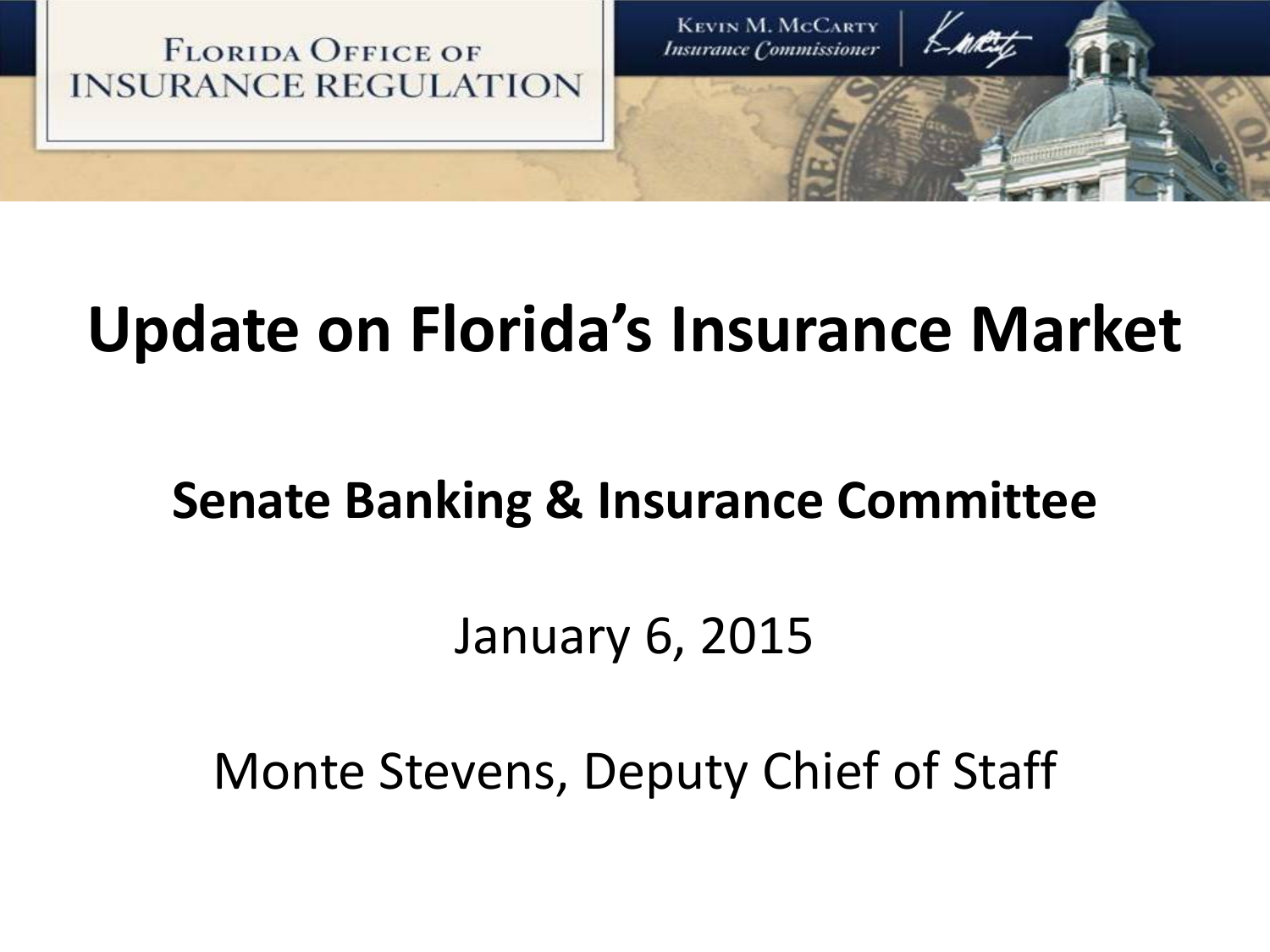## **Property Insurance**

#### Top 25 -- Policies in Force

Personal & Commercial Residential

#### Data as of June 30, 2014

| Rank           | <b>Insurer Name</b>                                           | <b>Policies in Force</b> |
|----------------|---------------------------------------------------------------|--------------------------|
| 1              | CITIZENS PROPERTY INSURANCE CORPORATION                       | 912,731                  |
| $\overline{2}$ | UNIVERSAL PROPERTY & CASUALTY INSURANCE COMPANY               | 493,810                  |
| 3              | AMERICAN INTEGRITY INSURANCE COMPANY OF FLORIDA               | 189,995                  |
| 4              | SECURITY FIRST INSURANCE COMPANY                              | 178,697                  |
| 5              | ST. JOHNS INSURANCE COMPANY, INC.                             | 171,985                  |
| 6              | HERITAGE PROPERTY & CASUALTY INSURANCE COMPANY                | 171,483                  |
| 7              | UNITED PROPERTY & CASUALTY INSURANCE COMPANY                  | 159,189                  |
| 8              | FEDERATED NATIONAL INSURANCE COMPANY                          | 152,604                  |
| 9              | HOMEOWNERS CHOICE PROPERTY & CASUALTY INSURANCE COMPANY, INC. | 152,337                  |
| 10             | TOWER HILL PRIME INSURANCE COMPANY                            | 137,771                  |
| 11             | AMERICAN BANKERS INSURANCE COMPANY OF FLORIDA                 | 135,716                  |
| 12             | FLORIDA PENINSULA INSURANCE COMPANY                           | 135,095                  |
| 13             | PEOPLE'S TRUST INSURANCE COMPANY                              | 128,295                  |
| 14             | UNITED SERVICES AUTOMOBILE ASSOCIATION                        | 125,524                  |
| 15             | CASTLE KEY INDEMNITY COMPANY                                  | 107,040                  |
| 16             | FLORIDA FAMILY INSURANCE COMPANY                              | 106,005                  |
| 17             | ASI PREFERRED INSURANCE CORP.                                 | 105,312                  |
| 18             | TOWER HILL SIGNATURE INSURANCE COMPANY                        | 99,276                   |
| 19             | ARK ROYAL INSURANCE COMPANY                                   | 93,885                   |
| 20             | CASTLE KEY INSURANCE COMPANY                                  | 93,432                   |
| 21             | ASI ASSURANCE CORP.                                           | 81,186                   |
| 22             | OLYMPUS INSURANCE COMPANY                                     | 74,034                   |
| 23             | SOUTHERN FIDELITY PROPERTY & CASUALTY, INC.                   | 71,016                   |
| 24             | CYPRESS PROPERTY & CASUALTY INSURANCE COMPANY                 | 70,821                   |
| 25             | SOUTHERN FIDELITY INSURANCE COMPANY                           | 70,146                   |
|                | Total for top 25 companies                                    | 4,217,385                |

Data submitted to the QUASRng database is not audited by the Florida Office of Insurance Regulation before publication. Beginning with the first quarter of 2014, State Farm Florida Insurance Company is filing QUASR reports as Trade Secret; their current data is therefore not included in this database.

Data are reported by each company to the Office and have not been audited.

Updated 09/23/2014

*Data submitted to the QUASRng database is not audited by the Florida Office of Insurance Regulation before publication. Beginning with the first quarter of 2014, State Farm Florida Insurance Company is filing QUASR reports as Trade Secret; their current data is therefore not i[ncluded in this](http://www.floir.com/)  database.*



**FLORIDA OFFICE OF INSURANCE REGULATION**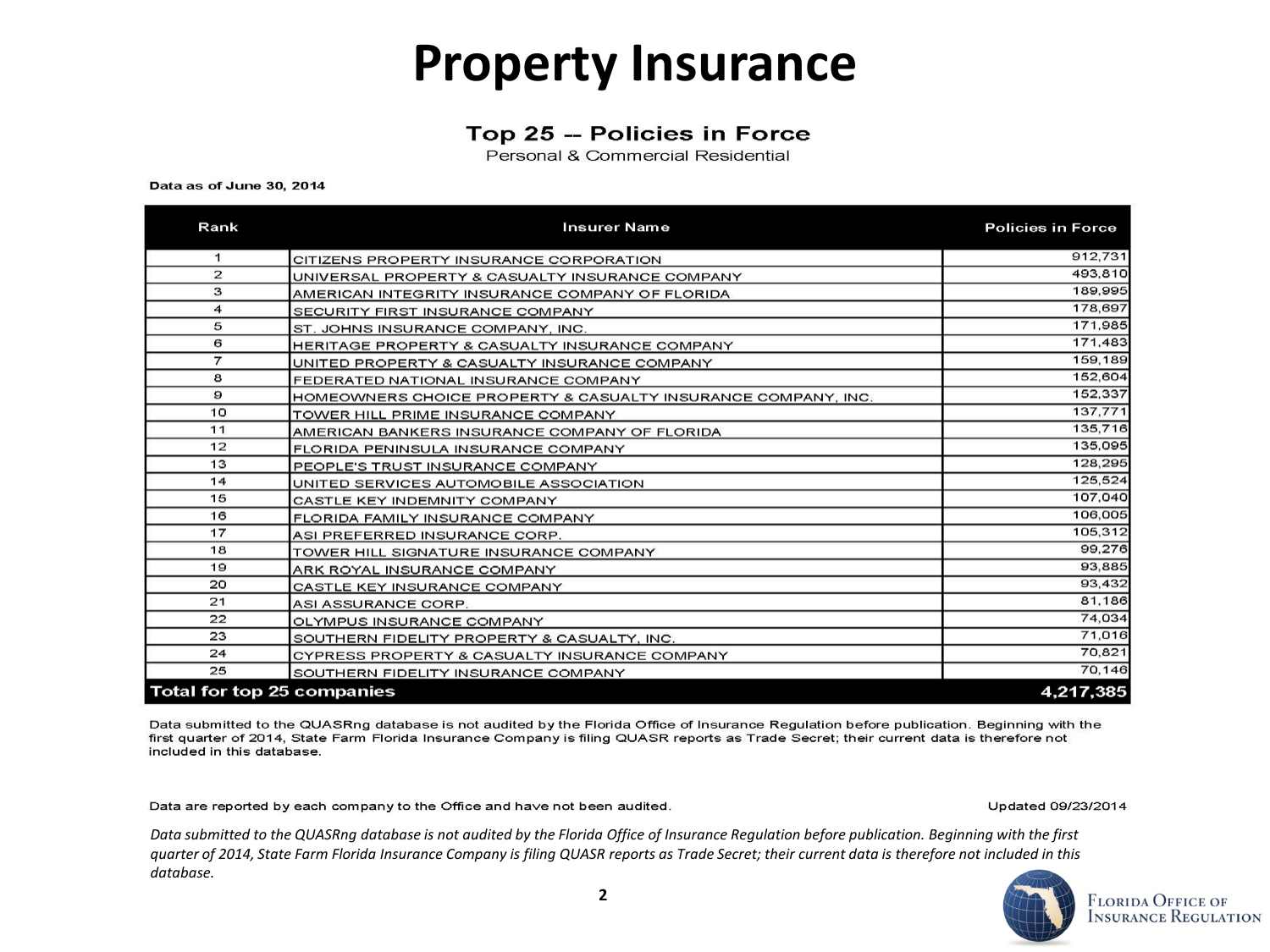# **Property Insurance**

### **Domestic Property Writers 2012 - 2014**

| Company name                                   | <b>Date Licensed</b> | Initial Capital |
|------------------------------------------------|----------------------|-----------------|
| Southern Fidelity Property & Casualty, Inc.    | 1/12/2012            | \$20,000,000    |
| Heritage Property & Casualty Insurance Company | 8/17/2012            | \$19,000,000    |
| Weston Insurance Company                       | 12/21/2012           | \$55,000,000    |
| Elements Property Insurance Company            | 9/27/2013            | \$25,000,000    |
| Safepoint Insurance Company                    | 11/21/2013           | \$25,000,000    |
| Mount Beacon Insurance Company                 | 9/2/2014             | \$25,000,000    |
| Anchor Property and Casualty Insurance Company | 10/24/2014           | \$25,000,000    |
| Total                                          |                      | \$194,000,000   |

*Source: CORE licensing application,1/5/15*

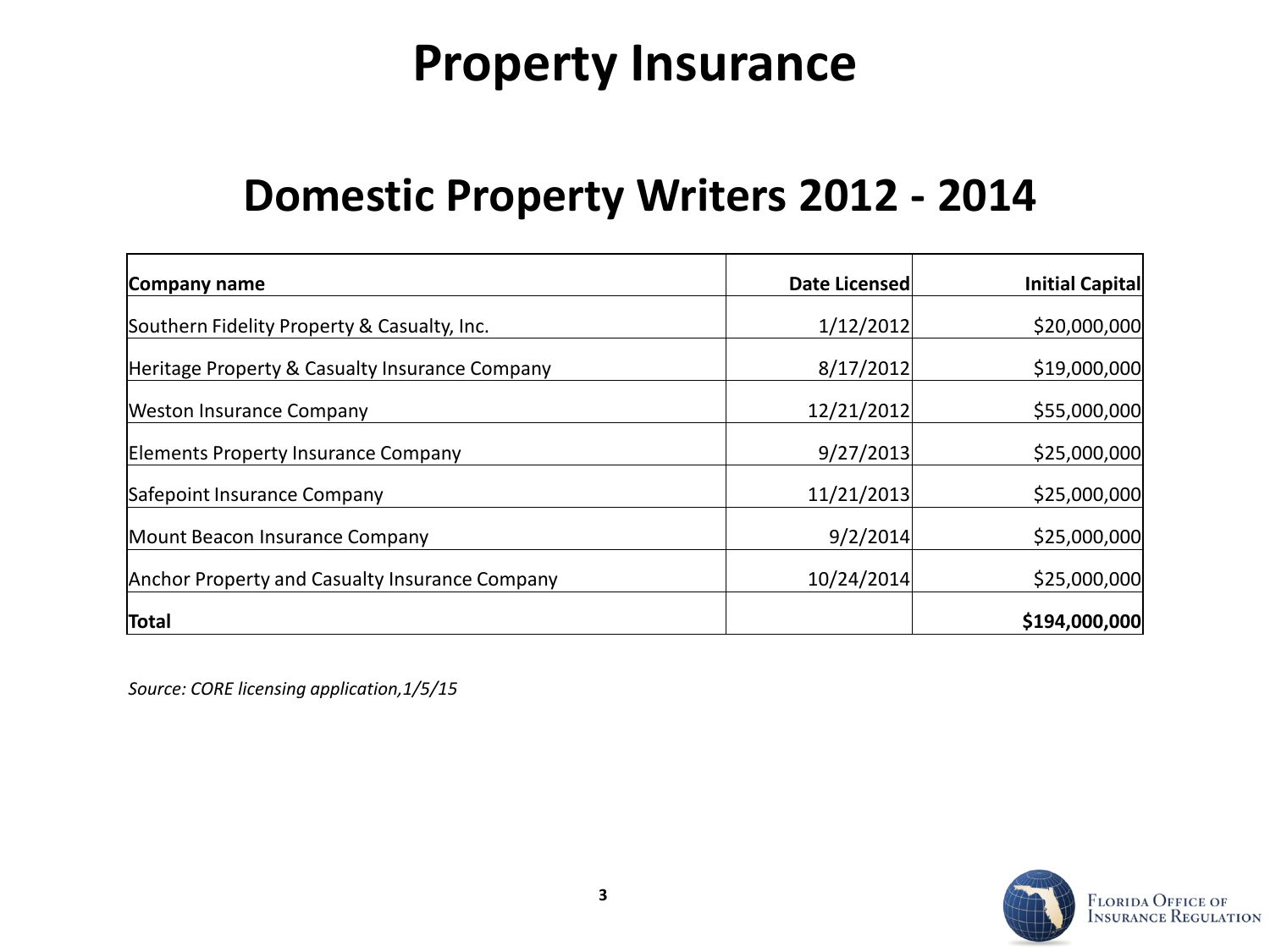# **Auto Insurance**

### **Average Personal Auto Rate Changes**

The statewide average rate changes for the top 25 Florida personal auto insurers:

| <b>Coverage Type</b>             | <b>Pre-HB 119</b> | <b>Post-HB 119</b> |
|----------------------------------|-------------------|--------------------|
| Personal Injury Protection (PIP) | $+46.3%$          | $-13.6%$           |
| Liability (incl. PIP)            | $+20.9%$          | $-0.5%$            |
| <b>Overall (All Coverages)</b>   | $+12.9%$          | $-0.1%$            |

- Pre-HB 119 – Filings effective between January 1, 2011 and up to, but not including, the first HB 119 required filing.

- Post-HB 119 – From the first HB 119 required filing (due by October 1, 2012) through filings effective January 1, 2015.

- Data/filing information as of December 19, 2014

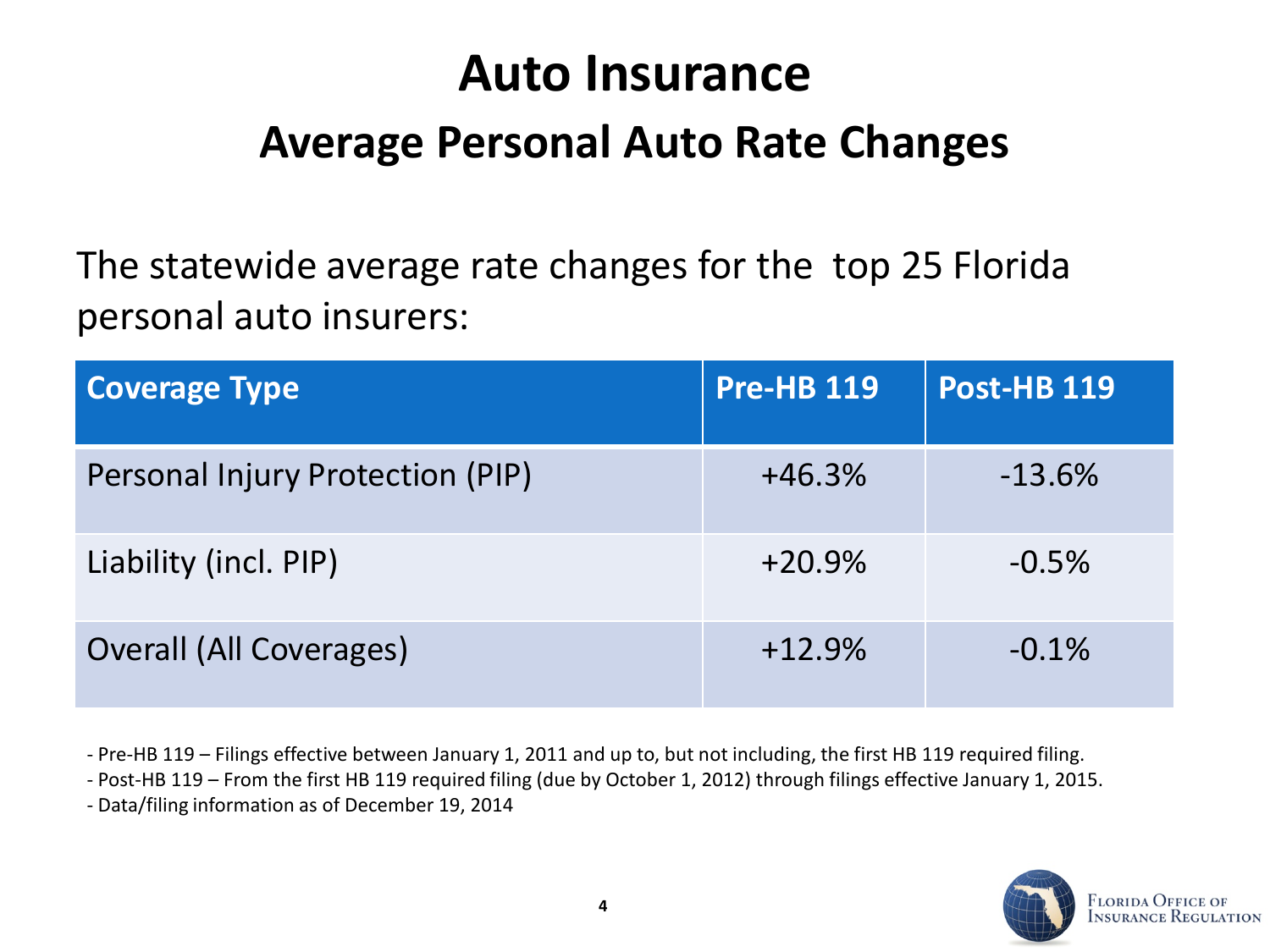# **Auto Insurance**

### **PIP Premium, Loss and Loss Ratios**



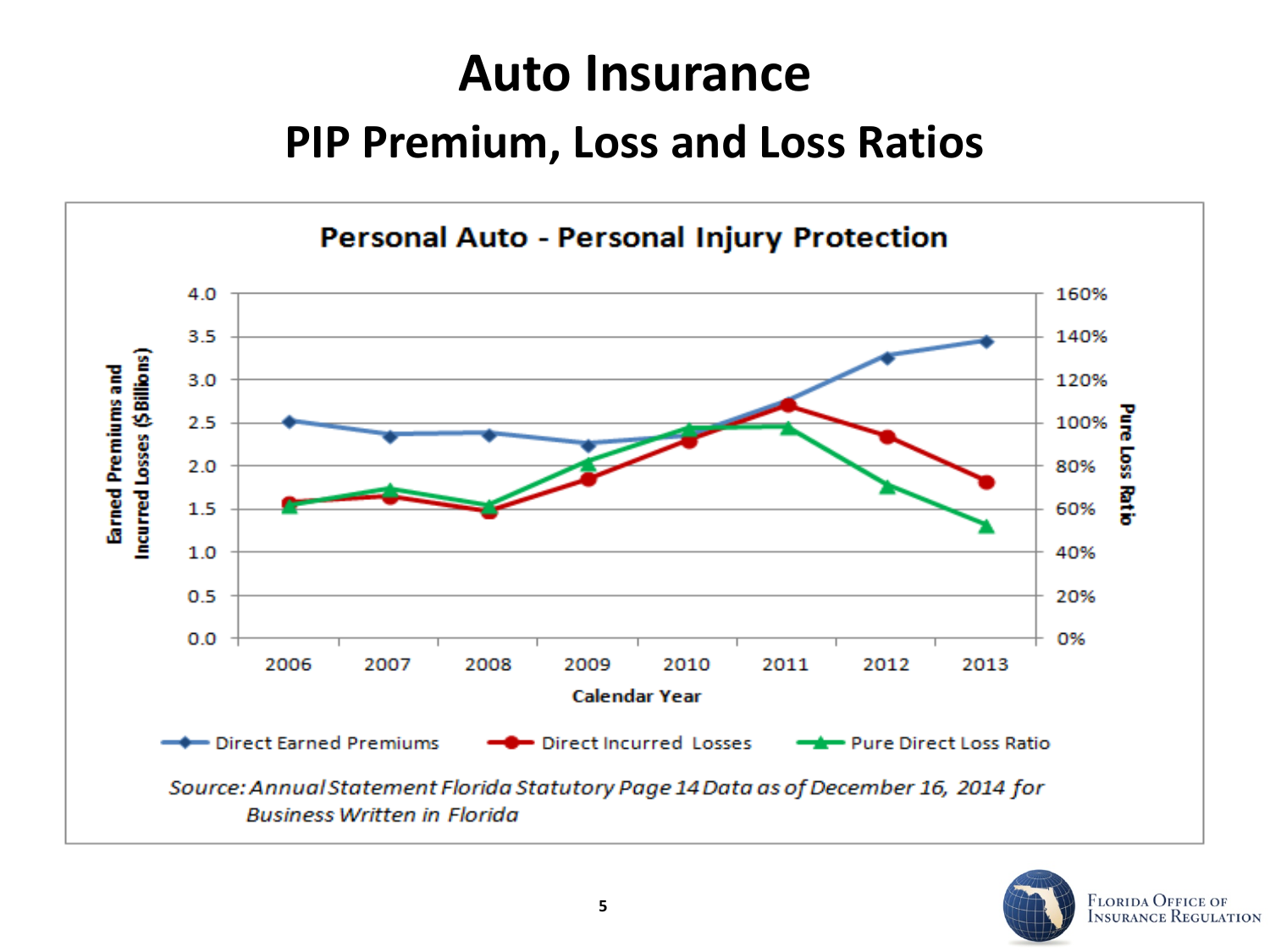# **Auto Insurance**



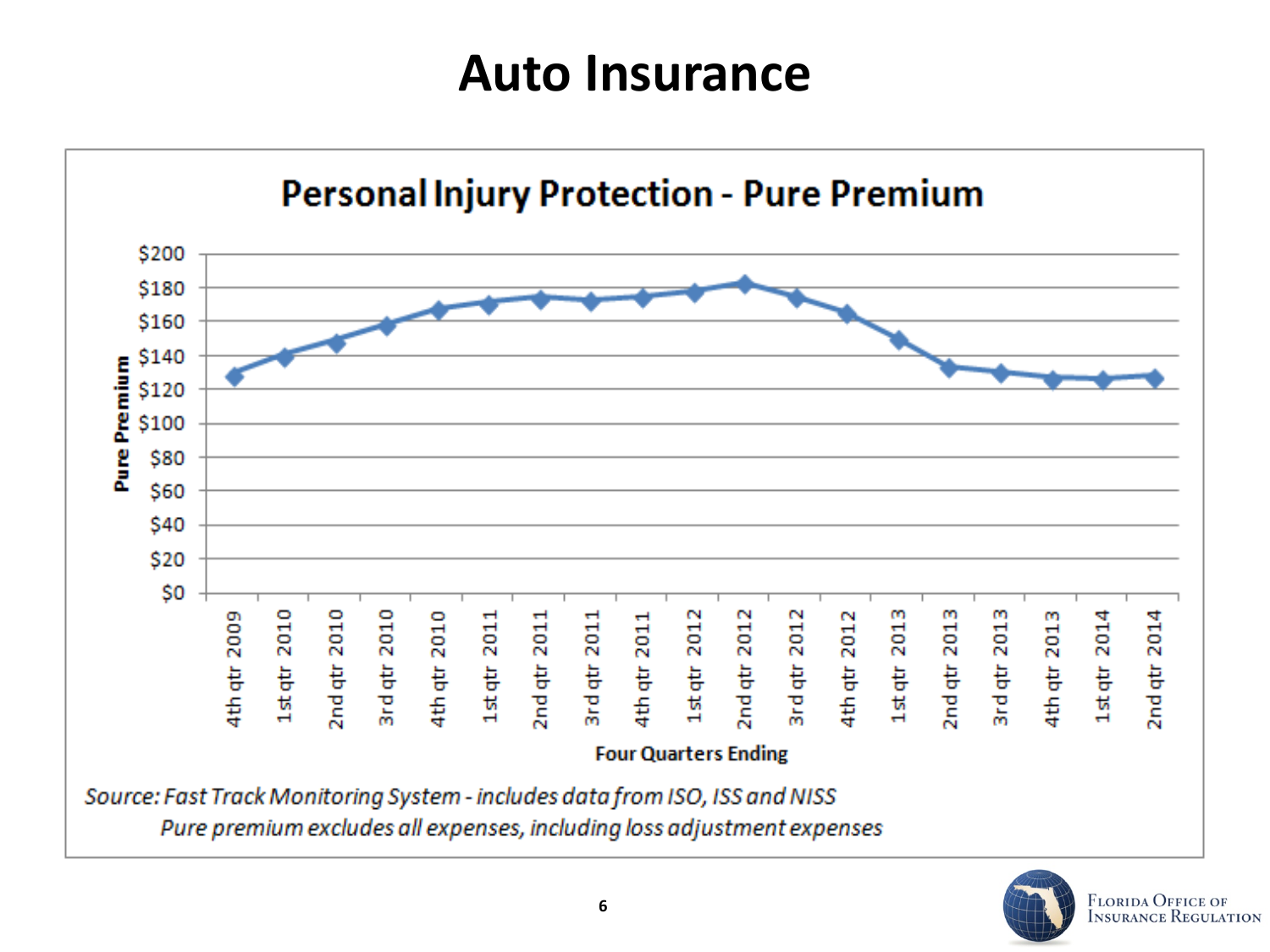# **Workers' Compensation Insurance**



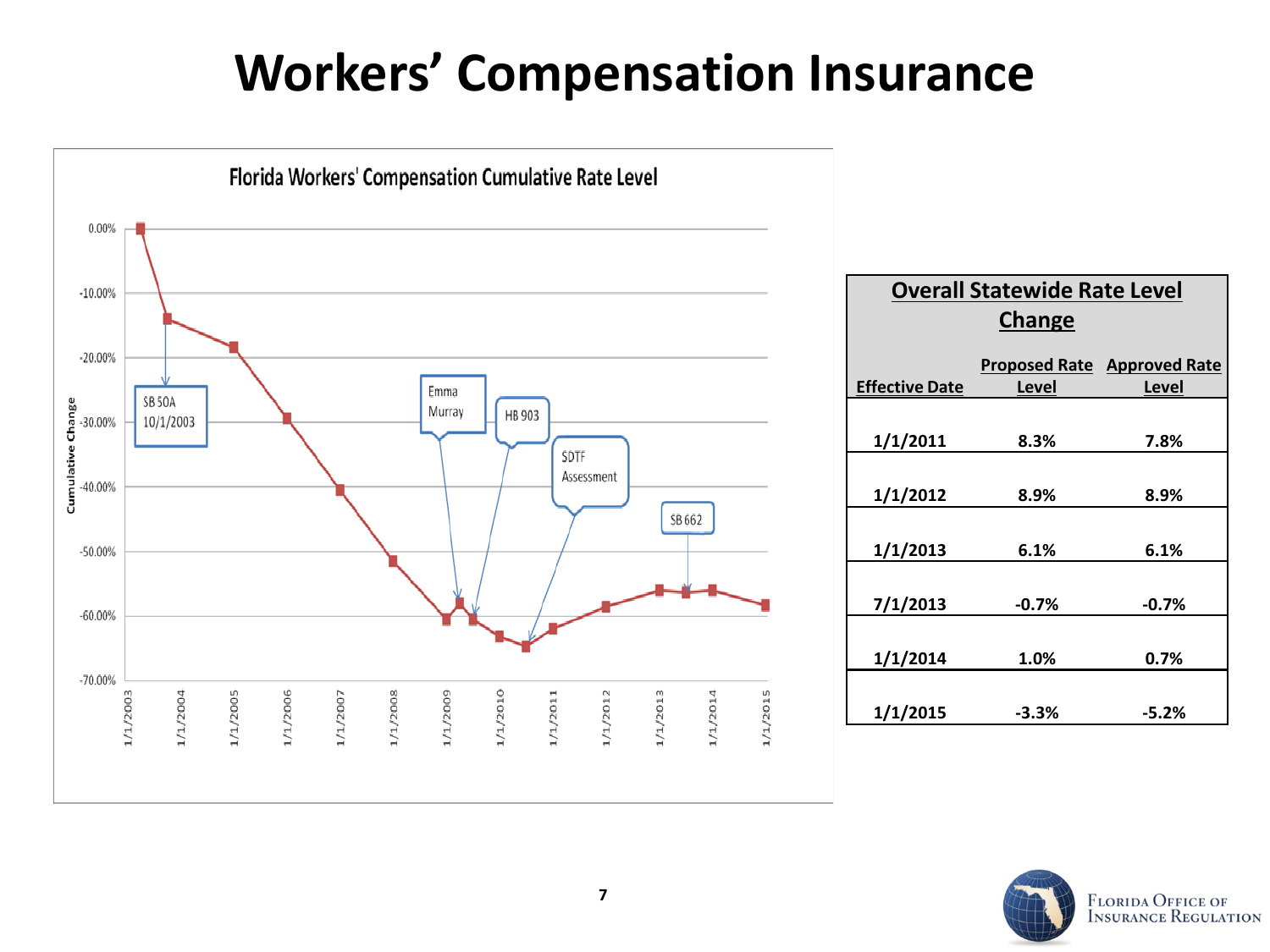# **Workers' Compensation Insurance**

## **Ten Largest Workers' Compensation Insurers**

|                              |                                    | <b>Workers' Compensation</b>                      |                                      |                                                     |  |
|------------------------------|------------------------------------|---------------------------------------------------|--------------------------------------|-----------------------------------------------------|--|
| <b>Company Name</b>          | <b>State of</b><br><b>Domicile</b> | <b>Direct</b><br><b>Premium</b><br><b>Written</b> | <b>Market</b><br><b>Share</b><br>(%) | <b>Cumulative</b><br><b>Market</b><br>Share $(\% )$ |  |
| Bridgefield Employers Ins Co | FL                                 | \$260,472,335                                     | 11.34                                | 11.34                                               |  |
| Zenith Ins Co                | CA                                 | 126,704,658                                       | 5.52                                 | 16.86                                               |  |
| <b>FCCI</b> Ins Co           | FL                                 | 125,553,960                                       | 5.47                                 | 22.32                                               |  |
| RetailFirst Ins Co           | <b>FL</b>                          | 82,947,816                                        | 3.61                                 | 25.94                                               |  |
| Technology Ins Co Inc        | <b>NH</b>                          | 73, 755, 242                                      | 3.21                                 | 29.15                                               |  |
| Twin City Fire Ins Co        | IN                                 | 70,497,810                                        | 3.07                                 | 32.22                                               |  |
| Amerisure Ins Co             | MI                                 | 69,243,971                                        | 3.01                                 | 35.23                                               |  |
| FFVA Mut Ins Co              | <b>FL</b>                          | 58,073,687                                        | 2.53                                 | 37.76                                               |  |
| Comp Options Ins Co Inc      | FL                                 | 58,042,277                                        | 2.53                                 | 40.29                                               |  |
| Guarantee Ins Co             | FL                                 | 53,439,563                                        | 2.33                                 | 42.62                                               |  |

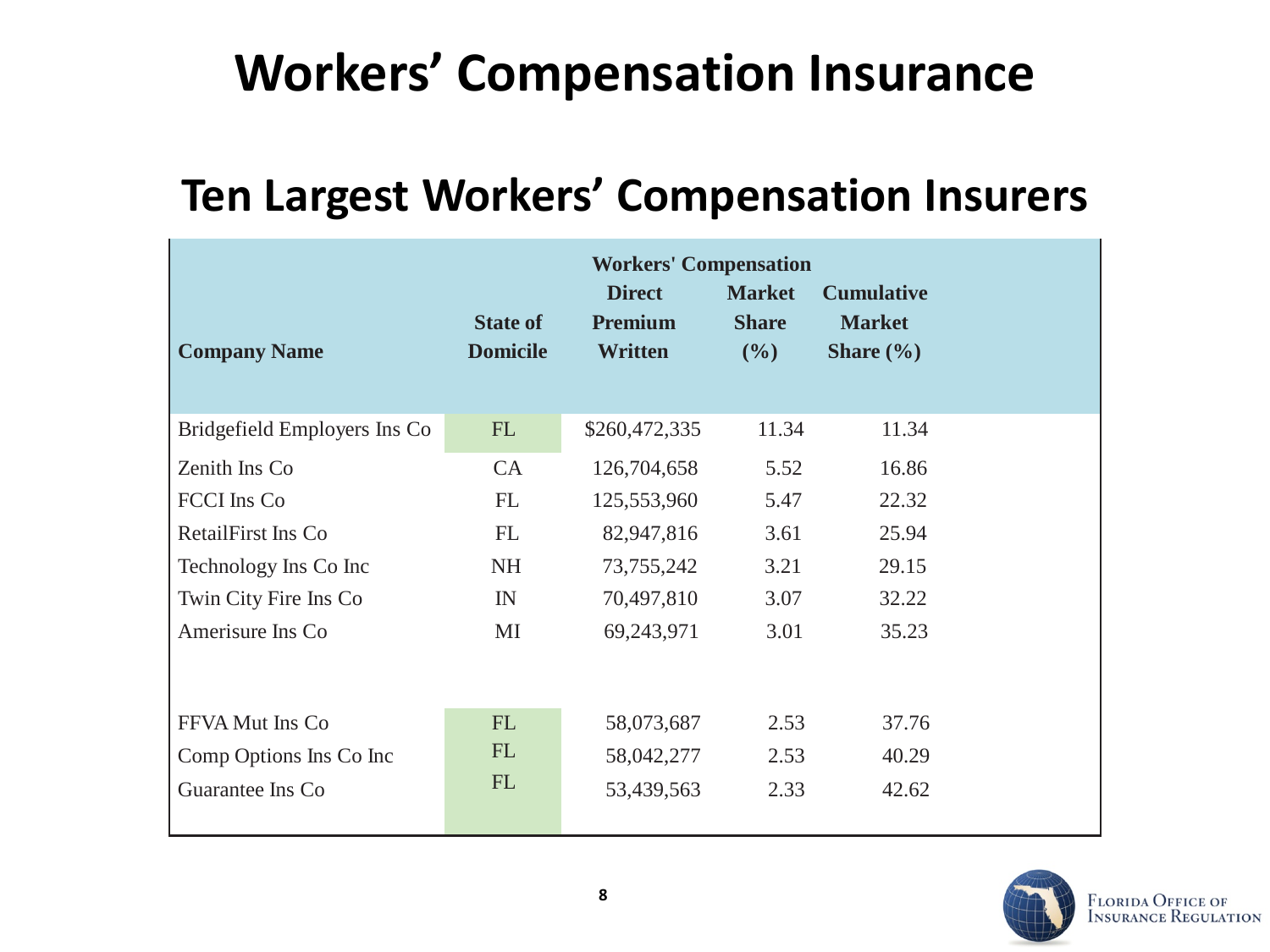## **Health Insurance**

#### **Individual PPACA Market Monthly Premiums for Plan Year 2015**

|                |                                                              |            | <b>Offering Plans On</b> |                     | <b>Average Monthly</b>     | <b>Average Monthly</b>            |                          |
|----------------|--------------------------------------------------------------|------------|--------------------------|---------------------|----------------------------|-----------------------------------|--------------------------|
|                |                                                              |            | the Federal              |                     | Premium <sup>(2)</sup> per | Premium <sup>(2)</sup> per Person | Average                  |
|                |                                                              | HMO/       | Exchange <sup>(1)</sup>  | <b>Florida File</b> | <b>Person for Actual</b>   | for Projected 2015                | <b>Percentage Change</b> |
|                | Company                                                      | <b>PPO</b> | (Yes/No)                 | <b>Log Number</b>   | 2014 Enrollment            | <b>Enrollment</b>                 | Requested <sup>(4)</sup> |
|                |                                                              |            | On and Off Exchange      |                     |                            |                                   |                          |
|                | Aetna Health Inc.                                            | HMO        | Yes                      | 14-11970            | \$387                      | \$367                             | $-5%$                    |
| $\overline{2}$ | Blue Cross Blue Shield of Florida Inc.                       | PPO        | Yes                      | 14-11249            | \$427                      | \$503                             | 18%                      |
| 3              | Cigna Health and Life Insurance Company                      | PPO        | Yes                      | 14-11310            | \$425                      | \$497                             | 17%                      |
| $\Lambda$      | Coventry Health Care of FL, Inc.                             | HMO        | Yes                      | 14-11830            | \$300                      | \$343                             | 14%                      |
| 5              | Florida Health Care Plan Inc.                                | HMO        | Yes                      | 14-13243            | \$313                      | \$348                             | 11%                      |
| 6              | Health First Health Plans Inc.                               | HMO        | Yes                      | 14-11472            | N/A                        | \$447                             | New Plans                |
|                | Health First Insurance Inc.                                  | PPO        | Yes                      | 14-11469            | \$383                      | \$470                             | 23%                      |
| 8              | Health Options Inc.                                          | HMO        | Yes                      | 14-11247            | \$407                      | \$488                             | 20%                      |
| 9              | Humana Medical Plan Inc.                                     | HMO        | Yes                      | 14-11822            | \$296                      | \$338                             | 14%                      |
| 10             | Molina Healthcare of Florida Inc.                            | HMO        | Yes                      | 14-10844            | \$342                      | \$302                             | $-12%$                   |
| 11             | Preferred Medical Plan Inc.                                  | HMO        | Yes                      | 14-11999            | \$320                      | \$363                             | 14%                      |
| 12             | Sunshine State Health Plan Inc.                              | <b>HMO</b> | Yes                      | 14-11519            | \$365                      | \$329                             | $-10%$                   |
| 13             | Time Insurance Company                                       | <b>PPO</b> | Yes                      | 14-10791            | N/A                        | \$457                             | New Plans                |
| 14             | UnitedHealthCare of Florida Inc.                             | <b>HMO</b> | Yes                      | 14-12339            | N/A                        | \$404                             | New Plans                |
|                |                                                              |            |                          |                     |                            |                                   |                          |
|                |                                                              |            | <b>Off Exchange Only</b> |                     |                            |                                   |                          |
| 15             | Aetna Life Insurance Company                                 | PPO        | No                       | 14-13008            | \$316                      | \$293                             | $-7%$                    |
| 16             | Avmed, Inc.                                                  | HMO        | No                       | 14-14343            | \$373                      | \$365                             | $-2%$                    |
| 17             | Celtic Insurance Company                                     | PPO        | No                       | 14-15681            | \$490                      | \$490                             | 0%                       |
| 18             | Coventry Health Plan of FL, Inc.                             | HMO        | No                       | 14-12270            | \$328                      | \$333                             | 1%                       |
| 19             | Freedom Life Insurance Company of America                    | PPO        | No                       | 14-13110            | \$352                      | \$387                             | 10%                      |
| 20             | Humana Health Insurance Company of FL, Inc.                  | <b>PPO</b> | No                       | 14-11820            | \$388                      | \$397                             | 2%                       |
| 21             | UnitedHealthCare Life Insurance Company                      | PPO        | No                       | 14-12485            | N/A                        | \$438                             | New Plans                |
|                |                                                              |            |                          |                     |                            |                                   |                          |
|                | Weighted Average using Projected Membership <sup>(3)</sup> : |            |                          |                     | \$364                      | \$412                             | 13.1%                    |

(1) A plan available through the Federally Facilitated Exchange (FFE) may or may not be available outside of the FFE.

(2) Average Monthly Premiums do not include the impact of potential premium subsidies.

(3) Weighted averages give more weight to companies with larger membership. The projected membership is based on proprietary company projections.

(4) Requested changes are rounded to the nearest percentage point and do not represent the percent difference for a single policyholder.

General Information

This information has not been reviewed or finalized by the Department of Health & Human Services; therefore, it is subject to change. Florida file log numbers can be used to search the Office of Insurance Regulation's "I-File Forms & Rates Filing Search" system.

**Life and Health Product Review** 

Florida Office of Insurance Regulation



12/3/2014 10:37 AM